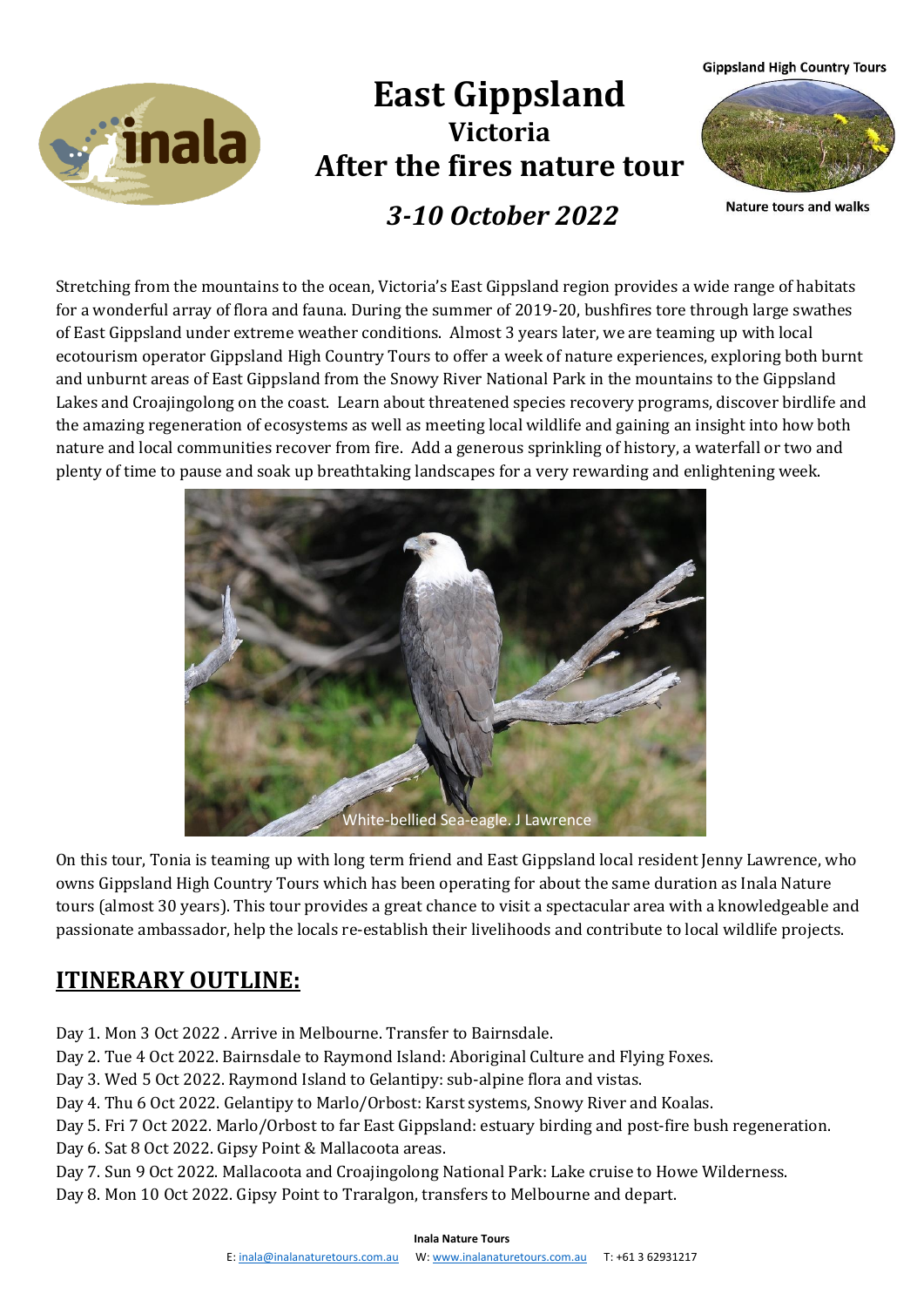### **DETAILED ITINERARY:**

#### **B- breakfast, L- lunch, D-dinner**

#### **Day 1.Monday 3 October 2022. Arrive in Melbourne. Transfer to Bairnsdale.**

This morning has been set aside for arrival into Melbourne. Please aim to arrive by around midday. We will then transfer to a meeting place in nearby Burnley where we will meet our local Victorian guide Jenny at 12:30. We will then transfer to our accommodation in Bairnsdale (around 3-3.5 hours' drive), stopping at a few places en route and aiming to be at our accommodation at around 5:00pm, where we will settle in and regroup for a welcome dinner. **Accommodation:** Bairnsdale (en suite rooms). **Meals included: D**

#### **Day 2. Tuesday 4 October 2022. Bairnsdale to Raymond Island: Aboriginal Culture and Flying Foxes.**



This morning after breakfast, we will start exploring. Our first stop is Krowathunkooloong (The Keeping Place) aboriginal cultural museum where we will take a tour to gain an insight into Gunaikurnai country and the Aboriginal history here. Then we will take a short walk beside the Mitchell River for an opportunity to meet the local Grey-headed Flying Fox colony before lunch beside the river. Following the Mitchell River to the Gippsland Lakes, we will discover amazing landforms and should enjoy some nice waterbird sightings. At Paynesville we

cross on a ferry to Raymond Island to settle into our accommodation and enjoy some walking to look for local birds and wildlife . **Accommodation:** Raymond Island (en suite rooms). **Meals included: B, L, D.**

#### **Day 3. Wednesday 5 October 2022. Raymond Island to Gelantipy: sub-alpine flora and vistas.** Today we

rise early to enjoy the joys of birds and morning light on the lake. Today we have a bit of driving to take us from the coast to the mountains and along the way you will see many areas affected by the summer 2019-20 bushfires. Communities like Sarsfield and Buchan are re-building and nature is regenerating but the impacts are still clear. By lunchtime we will be at sub-alpine elevations in the Snowy River National Park and amongst the Snow Gums we should find some spring wildflowers. Here was not burnt in the recent fires, but we are on the edge of a dry rainshadow area, with rugged rocky



geology a feature of our walks to Little River Falls and nearby, to a lookout over Little River Gorge. As well as any wildlife we may see today, there will be interesting stories of the conservation efforts for the Critically Endangered Brush-tailed Rock Wallaby. Return to Gelantipy for our accommodation on a High Country property. **Accommodation:** Gelantipy (farm-stay accommodation in a lodge with shared bathroom facilities). **Meals included: B, L, D.**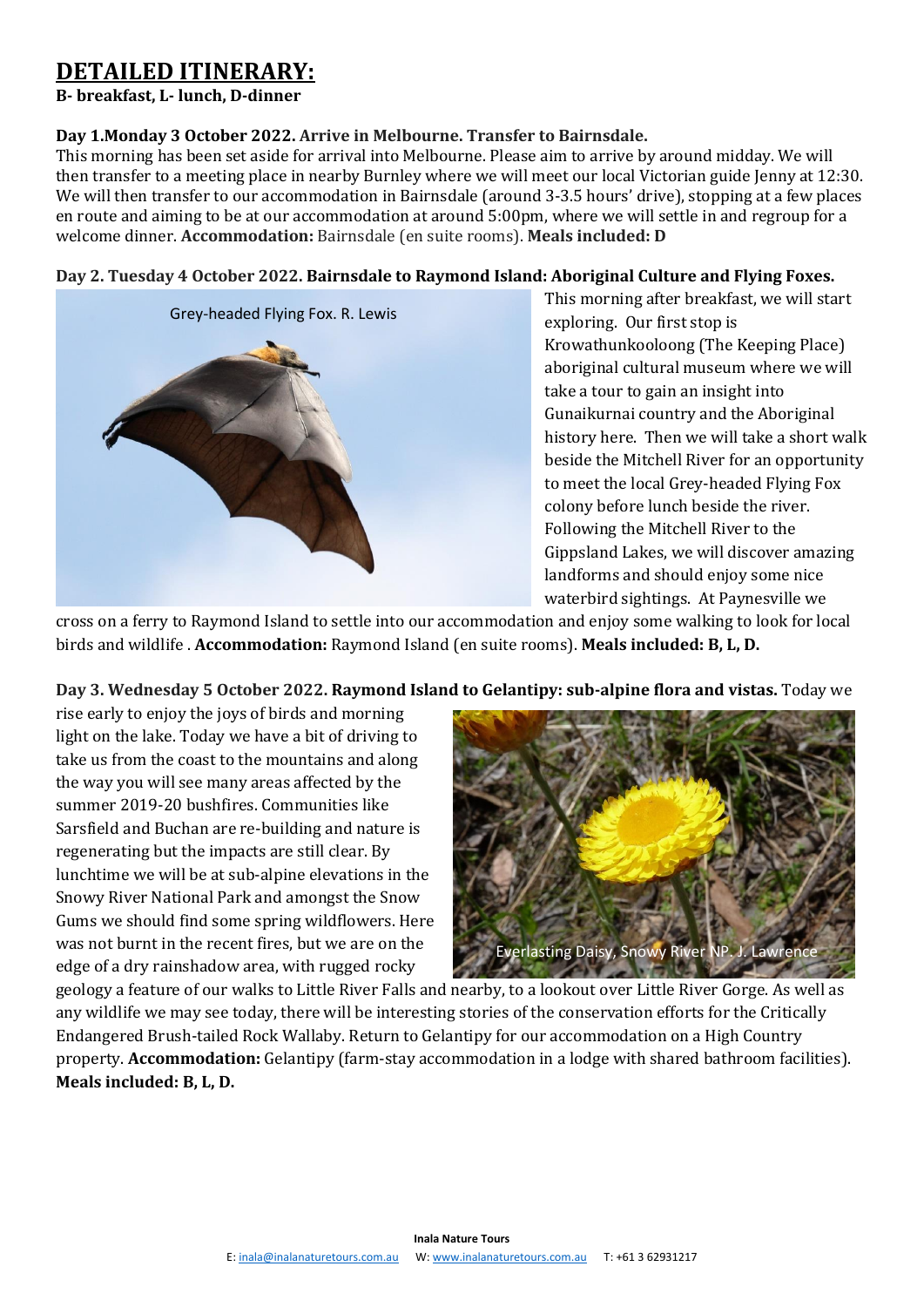

**Day 4. Thursday 6 October 2022. Gelantipy to Marlo/Orbost: Karst systems, Snowy River and Koalas.** Again, we will have an early start to enjoy a leisurely walk before breakfast; as well as birdlife, we will also be looking for the local Koalas that survived the fires. Leaving the mountains, we return to Buchan where we will have the option to join a guided tour of these renowned limestone caves. . Late afternoon we drive to a town on the banks of the Snowy River which is slow and sluggish as it nears the sea. **Accommodation:** Marlo/Orbost (en suite rooms). **Meals included: B, L, D.**

**Day 5. Friday 7 October 2022. Marlo/Orbost to far East Gippsland: estuary birding and post-fire bush** 



**regeneration.** Orbost and Marlo were spared the direct impact of bushfires, but it was very close. The Snowy River flows out to sea at Marlo where we will start today and there are some nice walking tracks along estuary. Estuary birding varies depending on whether entrance is open or closed, but there will always be something of interest. Further along and we will enjoy a walk in regenerating coastal heathland at Cape Conran. Post fire there have been some profuse flowerings, so we might find some nice surprises. In the afternoon, we will take a short walk at the Cabbage Tree Palms Reserve (created to protect *Livistonia australis* palms)

before we re-join the highway and head to our accommodation at Gipsy Point. **Accommodation:** Gipsy Point (en suite rooms). **Meals included: B, L, D.**



**Day 6. Saturday 8 October 2022. Gipsy Point & Mallacoota areas.** There is no rush this morning, so we will use this to relax and enjoy the lovely setting and explore Gipsy Point. After lunch we will travel to Mallacoota, a town badly impacted by the 2019-20 bushfire and slowly getting back on its feet. Mallacoota Inlet is a large lake, and part of an estuary system that opens and closes to the ocean. From the headland at Bastion Point we can see Gabo Island at the eastern tip of Victoria. The birdlife here is interesting with such a wide range of habitats, and species often associated with further up the east coast tend to appear here. We are visiting during the peak spring wildflower season and areas that have been burnt are still experiencing a post fire flush of wildflowers while the canopy is recovering, and more light reaches the forest (or heathland) floor, so we will be keenly for wildflowers as well as watching and listening for birds. We return to Gipsy Point Lodge tonight, with an opportunity for some night spotlighting for mammals and owls. **Accommodation:** Gipsy Point (en suite rooms) as for last night. **Meals included: B, L, D.**